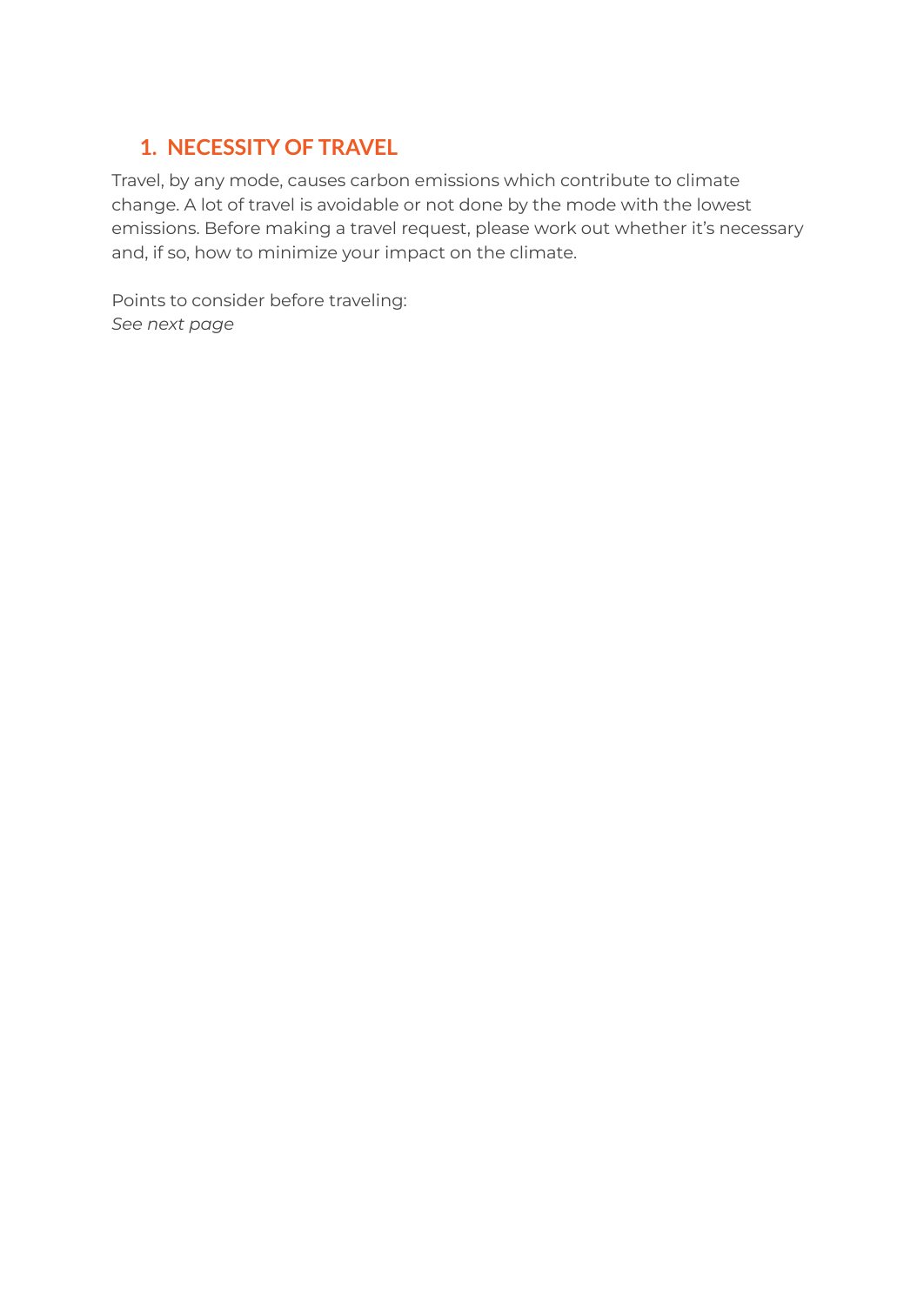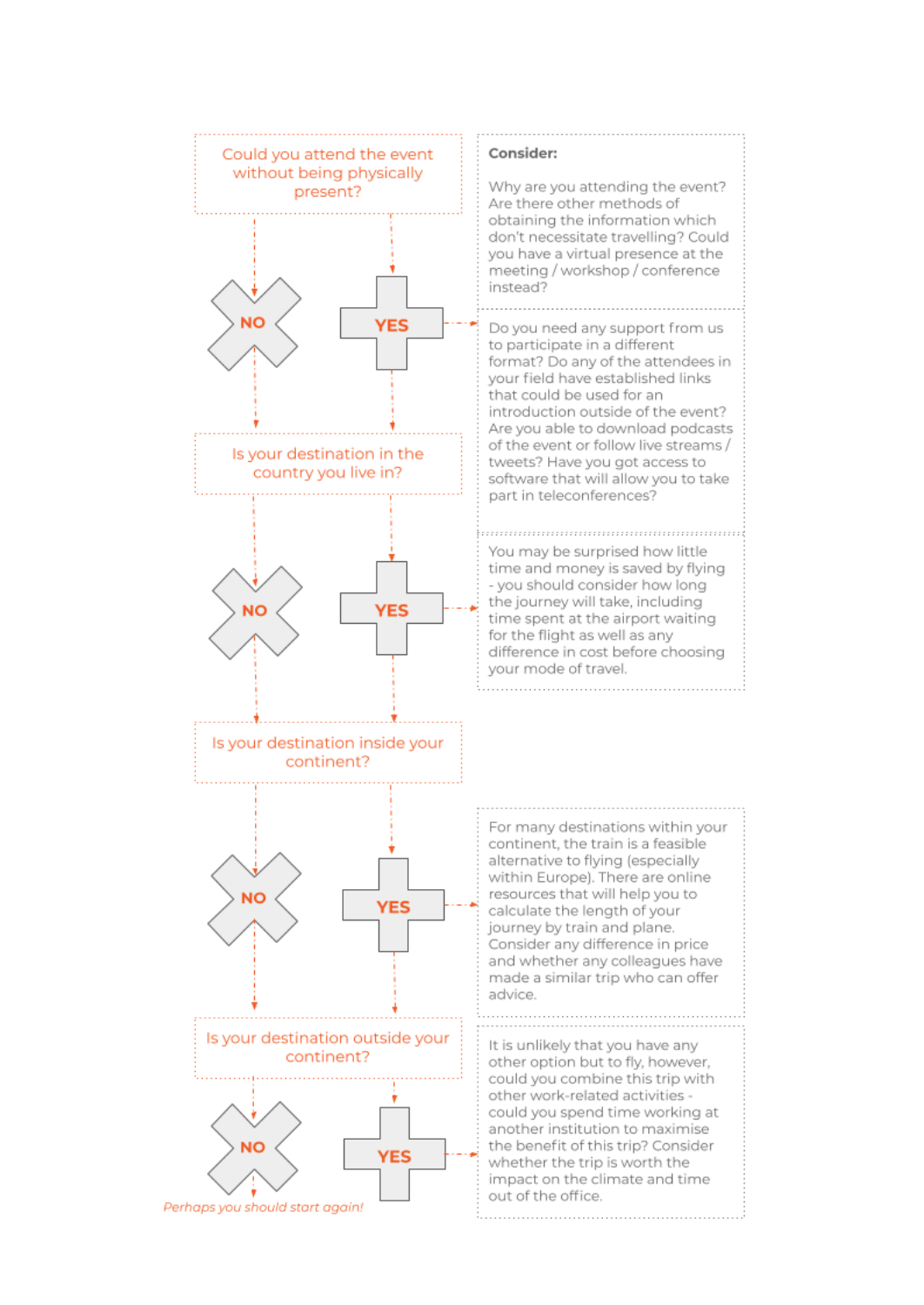Please also consider any opportunities to combine necessary business travel commitments with other things to do at the destination (for example, arrange meetings with colleagues or other customers in the same place at the same time; book a holiday at the destination for after your work commitments); this is another form of minimizing travel emissions.

## **2. TRAVEL PLANNING & APPROVAL**

When planning a business trip, you and your manager should align on the reason for travel and cost of booking. Do not make any bookings until you have managerial approval.

The policies in this section apply to your journey(s) needed to reach the primary destination(s) of your journey, as well as any trips to different towns, cities or regions included in your business activities at such destinations.

### *3.01 Manager's Responsibilities*

- Accountable and responsible for reinforcement of all travel and expense policies and procedures.
- Review and approve expense reports.
- Review monthly department's expenses for accuracy.
- Respond to all requests for travel approval within 24 hours to ensure lowest fare tickets can be secured.
- Seek leadership team approval for expenses beyond any in-limit program spending limits.
- Seek leadership team approval for all travel between continents, and all air travel involving a flight time of 6 or more hours.

### *3.02 Employee's Responsibilities*

- $\bullet$  Determine the need for travel and choose non-travel alternatives when possible.
- Choose the lowest impact mode of travel which is practicable for the journey.
- Use your expense platform (e.g Expensify, Airbase, Remote) to record all business travel reservations including train/flight, car, and hotel.
- Use your company issued corporate card (physical & virtual) for all approved purchases where it is accepted.
- Report travel via the travel survey form after each event, for each approved request.

### *3.03 Bookings & Reservations*

Employees should do their best to book/purchase tickets at least 14 days in advance and must purchase non-refundable, non-flexible, economy/coach class tickets to save costs. Upgrades are only permitted if paid by the employee or if it is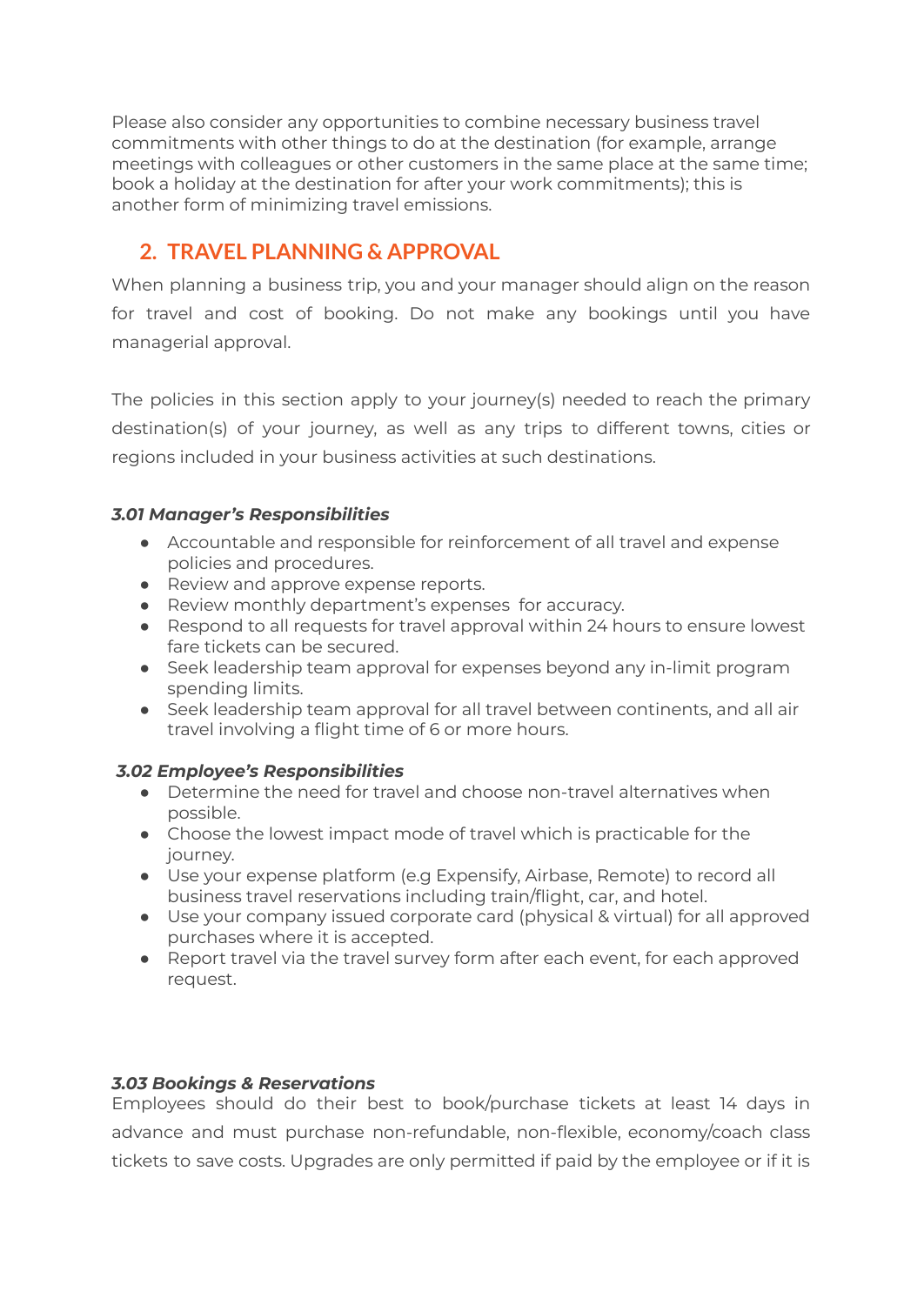complimentary, or if explicitly permitted by this policy. Having selected the mode of transportation as below, you must seek the lowest logical fare for the most direct route.

All domestic and simple international reservations must be confirmed through an online booking website. Multi-city domestic arrangements and complicated international travel may be confirmed directly with a travel agent.

### *3.04 Travel Memberships & Frequent Flyer Programs*

You may only participate in memberships or frequent traveler programs if your selected travel provider(s) offer such a service. Your participation in such programs must not influence the planning of your journey, but in the case where it is available on the selected option, employees are allowed to retain all credits/miles/points earned through normal business travel.

Employees can use frequent traveler credits/miles/points for company business if they wish, however, the company will not reimburse these in any form.

#### *3.05 Mode of Travel*

For most journeys, multiple factors are present in determining the choice of means of transportation. You and your manager should consider the following factors when making an informed decision.

You must first consider the following priority order:

- 1. Rail (most preferable)
- 2. Shared ground transport (coach/bus, shared taxi)
- 3. Private ground transport (taxi, car rental, use of own vehicle)
- 4. Air (least preferable)

You should explore travel options in that order, only moving to the next option if any of the following conditions are true:

- No such option exists for the journey in question
	- e.g. there is no rail/ground link between London and San Francisco
- This mode of travel, or the duration of time spent traveling via such means, is regarded as unsafe or excessively uncomfortable at that location
	- For example, buses/coaches are considered to be uncomfortable or unsafe in certain countries/regions.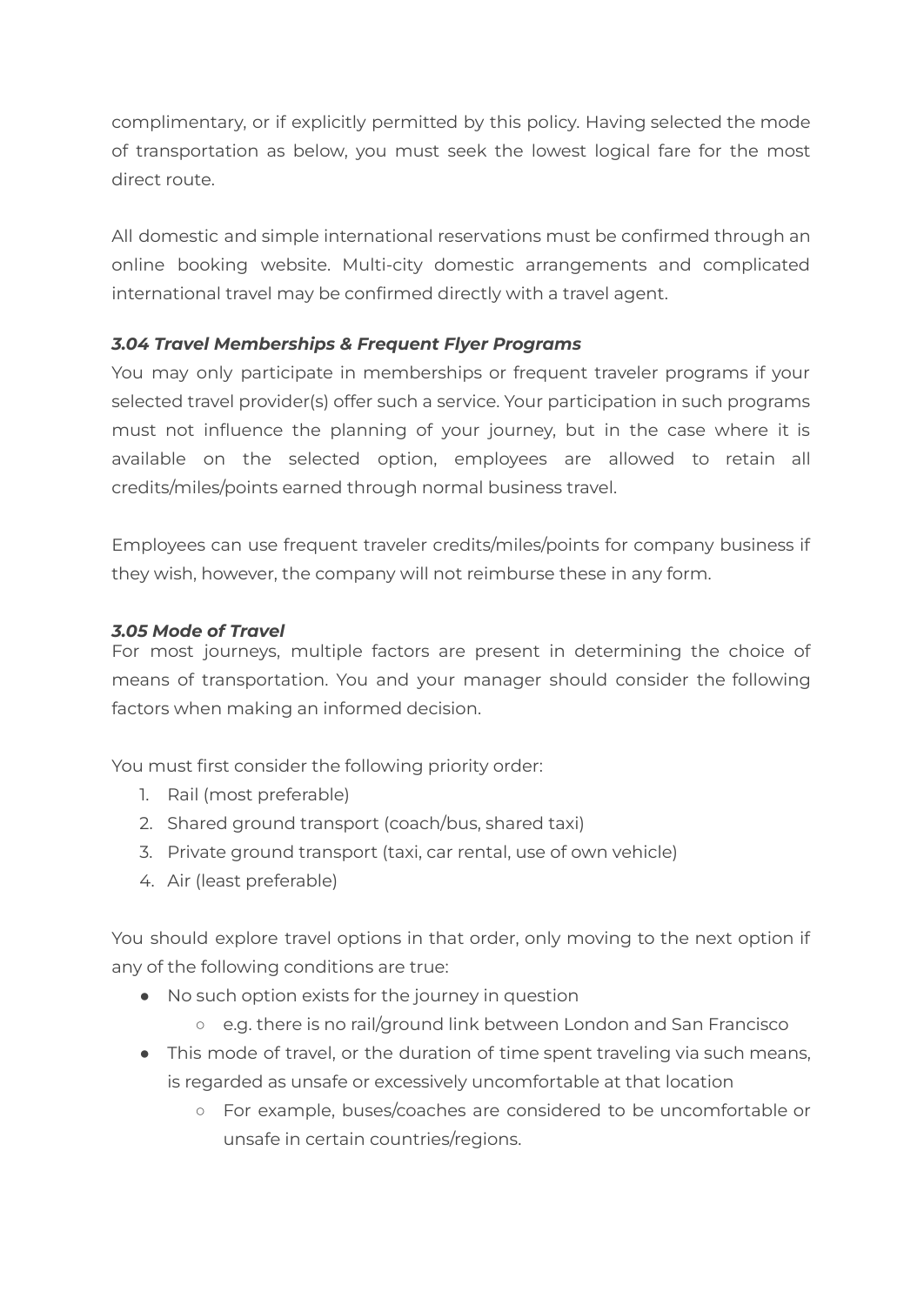- The journey is over 6 hours, and the following option reduces the journey time by 2× (or more)
	- We have a duty to protect company time, so you may (e.g.) opt for flying in cases where the travel time is significantly reduced.
	- Even if there is the opportunity for significant time savings, you are encouraged to consider the possibility of working while on the train, even if it works out to be a longer journey.
- The cost is considered unreasonably/unexpectedly high, but the following option brings expenses within usual norms
	- The regular pricing of the mode of transport can be considered against the distance traveled. If disproportionately high, move onto other options.

In summary, we prefer rail and ground transportation to favor low-emissions, even if they are not the cheapest options. However, we also consider efficient use of company time, comfort, safety, and protecting ourselves from unreasonably high expenditure. You should explore all these options and considerations and discuss with your manager to make the final decision.

The use of private aircraft for business purposes is not allowed under any circumstances.

### *3.06 Notes on Private Ground Transportation & Car Rental*

For cases where private ground transportation is the lowest emissions & most cost effective option available, employees may rent a car or use their own vehicle.

The class of car rented should be appropriate to the business need. A midsize/intermediate vehicle must be the vehicle class reserved unless a valid business requirement dictates renting a larger vehicle and prior approval is received from your manager. Convertibles, luxury, or premium vehicles are prohibited.

At the time of rental, the car should be inspected and any damage found should be noted on the contract before the vehicle is accepted.

Travelers are strongly encouraged to fill the gas tank before returning the vehicle to the rental agency to avoid service fees and more expensive fuel rates.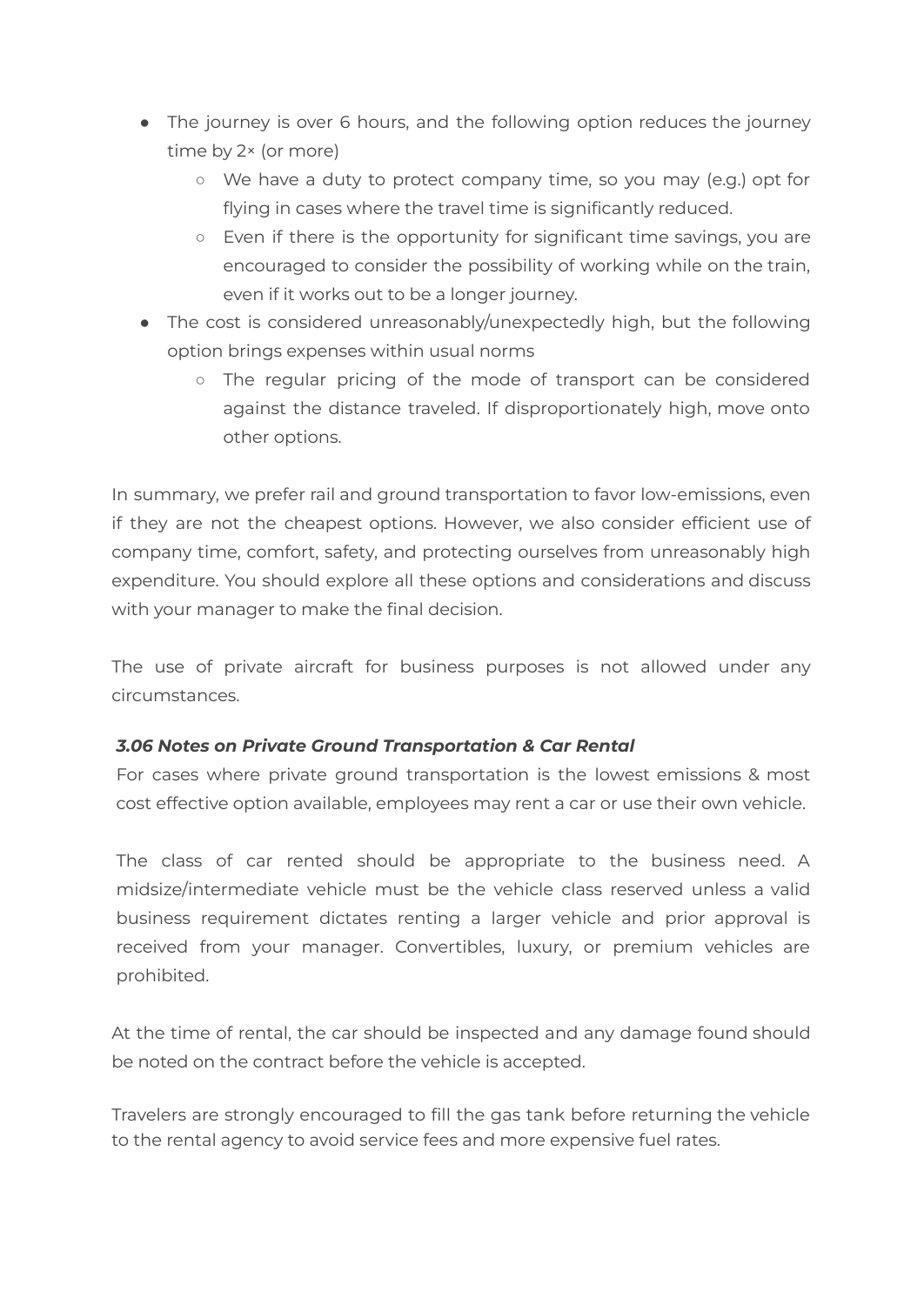Should a rental car accident occur, employees must immediately contact:

- The rental car company. **Note:** Rental car companies usually supply proof of insurance and accident reporting procedures in the car's glove compartment
- Local authorities, as required
- Employee's manager

For rental cars & use of own vehicle, an approximation of incidental costs (fuel, parking fees, tolls, and others) should be presented to your manager before any bookings are made.

*See rental car travel insurance requirements below.*

### *3.07 Additional Travel Charges*

Miscellaneous charges for additional services such as, but not limited to, traveling as a standby passenger, premium seats (exit row) or seat upgrades, early bird check-in, and additional or overweight luggage fees are not typically considered business expenses.

Internet connectivity (e.g. in-flight WiFi, 12 hour local data SIM) is reimbursable if you will be carrying out your work responsibilities while you travel.

An upgrade to Economy Plus class or equivalent enhanced comfort provision is acceptable under the following circumstances:

- Journeys with 6 hours or more of actual travel time per leg (must be on the vehicle for a continuous 6 hours or more).
- "Red-eye" (overnight) flights or sleeper services with business meetings the following day.
- If written pre-approval has been obtained from a member of the Leadership Team or their designated approver.
- The travel provider offers an Economy Plus class promotional seat for a coach class fare and the lowest logical fare is confirmed and ticketed.

Employees may volunteer for denied boarding compensation if it does not interfere with company business and provided it does not cause incremental costs to the company, such as hotel and car rental expenses.

Should a delay necessitate an overnight stay, the employee must first attempt to secure complimentary lodging from the travel provider.

### *3.08 Local Travel*